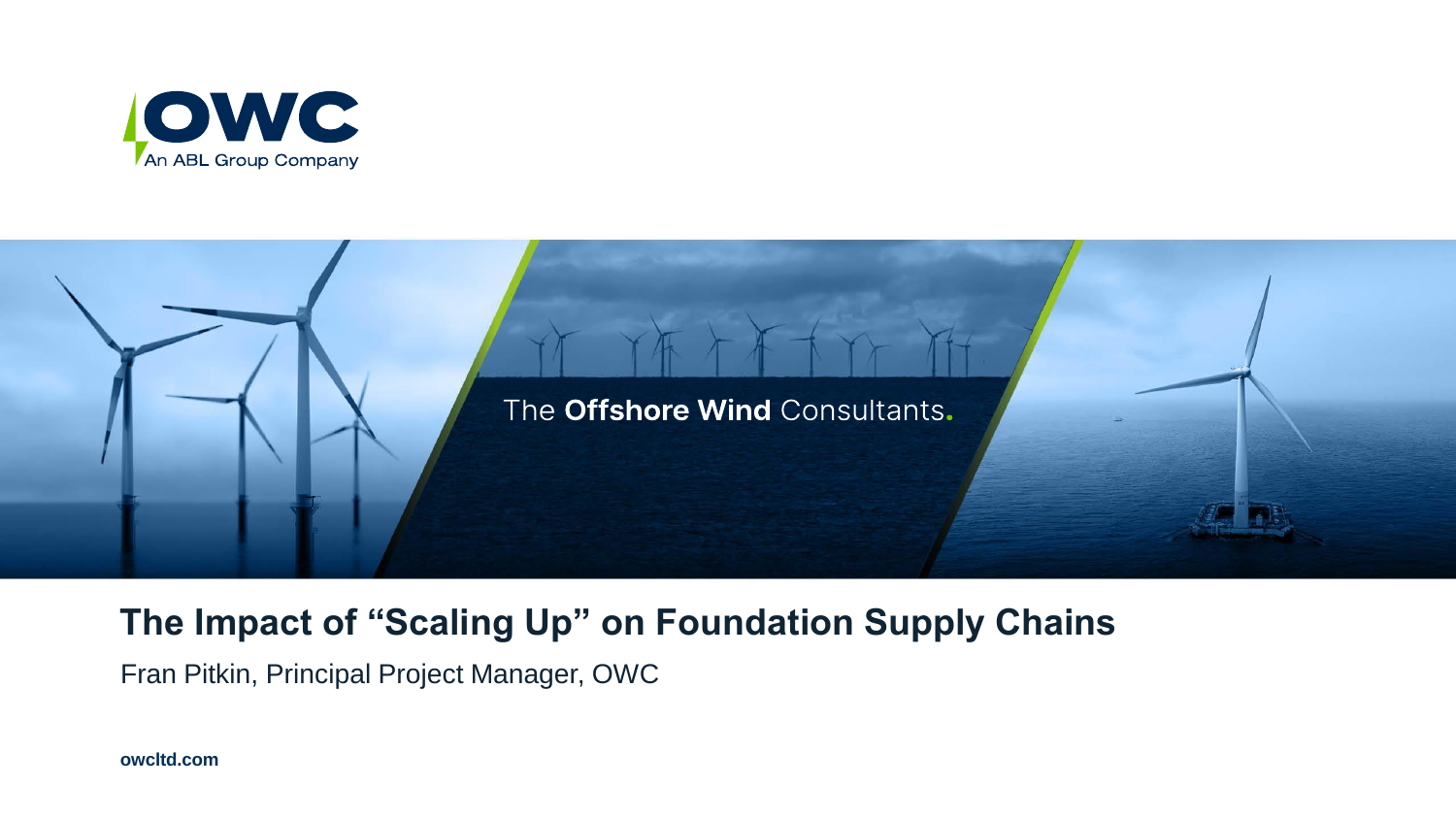

Long standing experience of developing and realising projects.

- The Offshore Wind Consultants.
- Established in 2011 by a team of experts who had been involved in offshore wind farm construction since 1990s
- Global specialist offshore wind consultancy with a local presence

Providing project development services, owner's engineering and technical due diligence, OWC are the only global consultancy dedicated to offshore wind.

- >100 offshore wind experts in 9 countries
- Dedicated OWC teams in London, Edinburgh, Cork, Hamburg, Warsaw, Taipei, Tokyo, Busan, Seoul, Boston, New York and Rio de Janeiro

#### **OWC Renewables Segments**









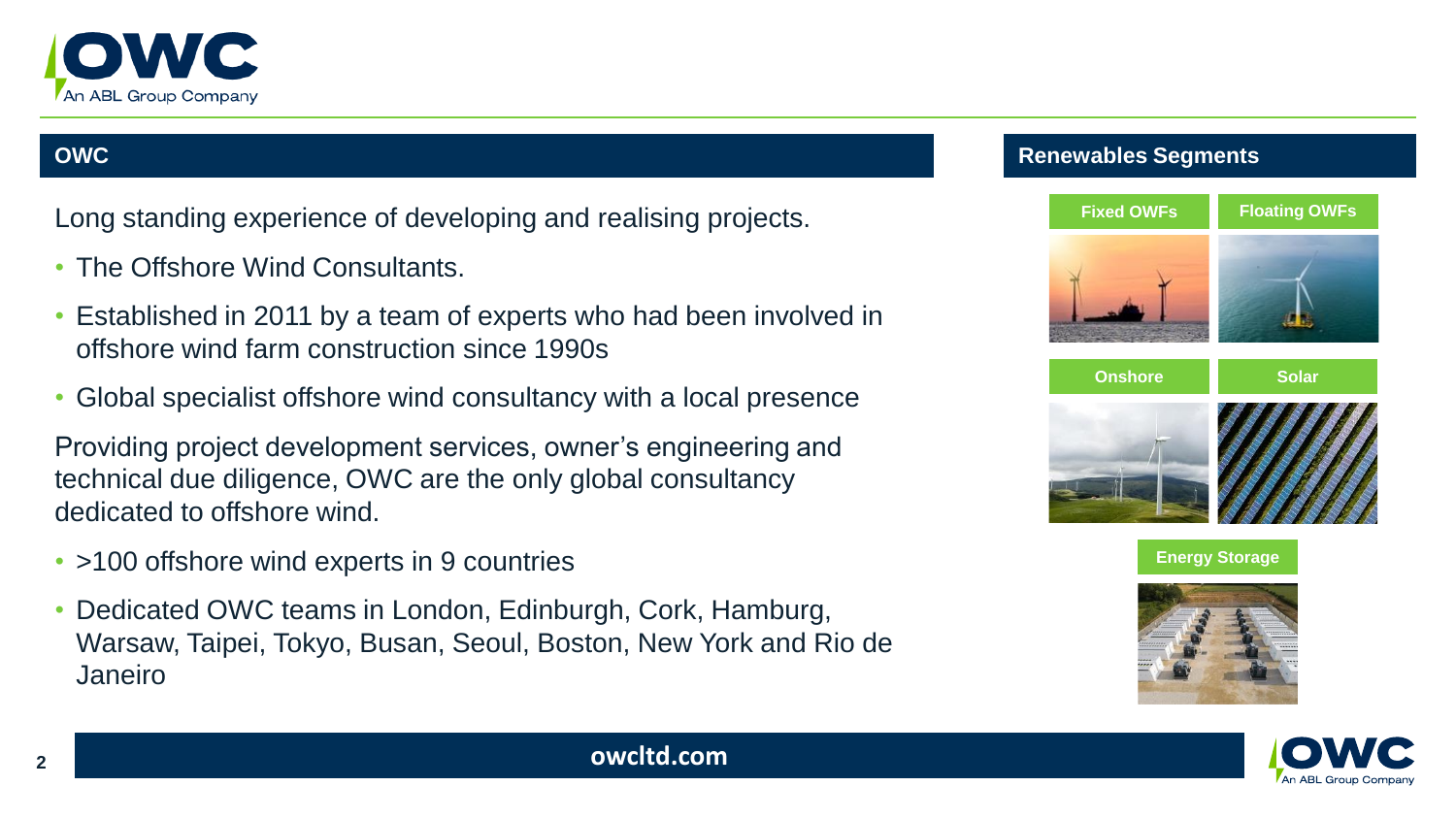# **"Scaling Up" in Offshore Wind**

#### • **Huge growth in offshore wind development**

- 35 GW of offshore wind across the world at the end of 2020
- Anticipated that a further 235 GW will be delivered globally by the end of 2030
- Just over 10 GW of offshore wind in the UK in 2020
- The UK aims to have 40 GW of offshore wind by 2030



• **More complex solutions**





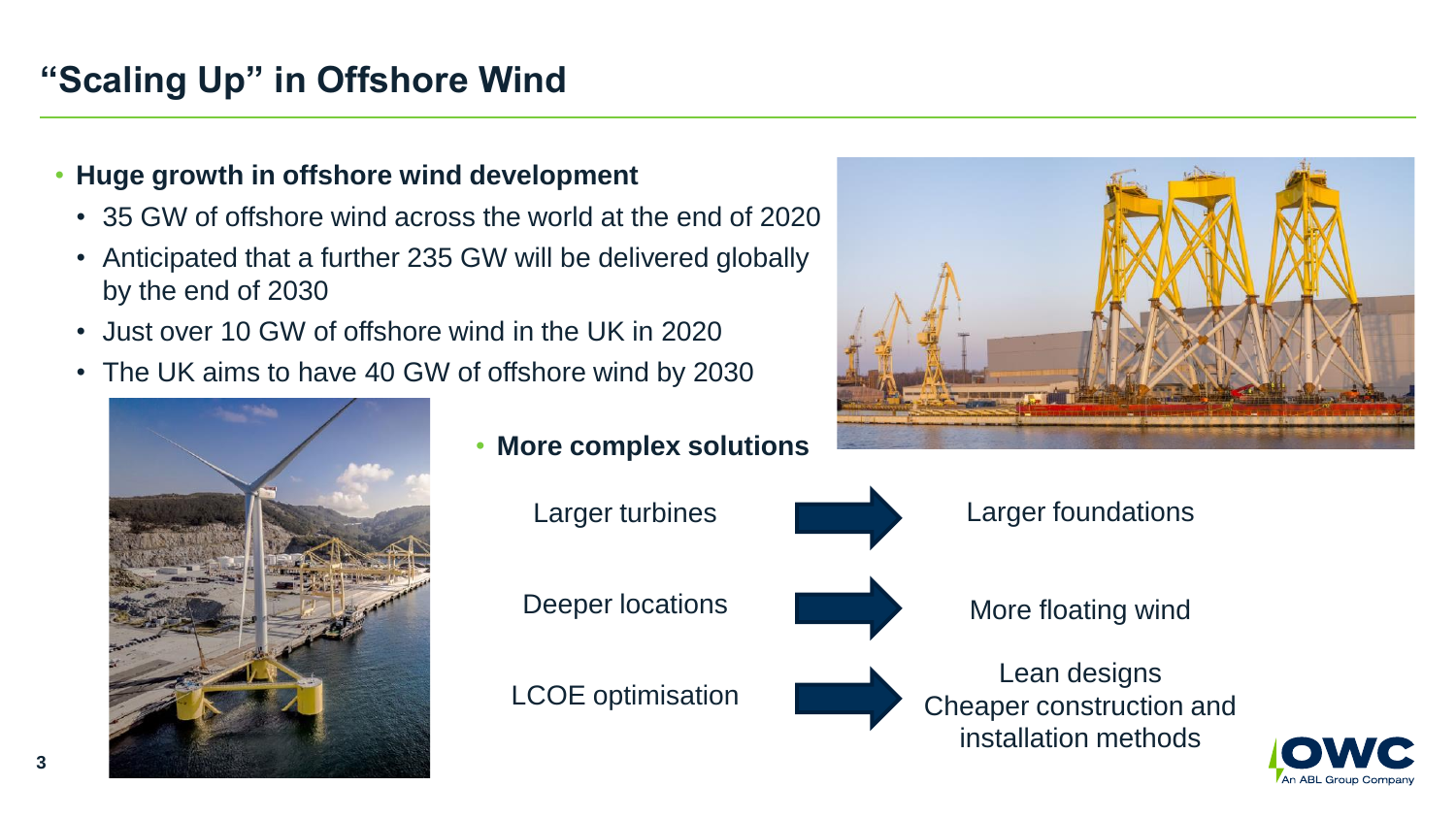## **Supply Chain Readiness Investment and Long-Term Commitment**





## **THE ISSUES**

- Limited number of suppliers for certain aspects of projects
- Lack of supply chain readiness for complex solutions such as floating foundations
- Difficult to secure UK content

### **THE MITIGATIONS**

- Government investment in the supply chain
- Cross-industry investment from suppliers and developers
- A message of a clear and lasting pipeline by the government
	- ➢Regular seabed leasing, regular CfD auctions etc.
	- ➢Suppliers need to have confidence in the pipeline of work
	- ➢Investment has to be commercially viable

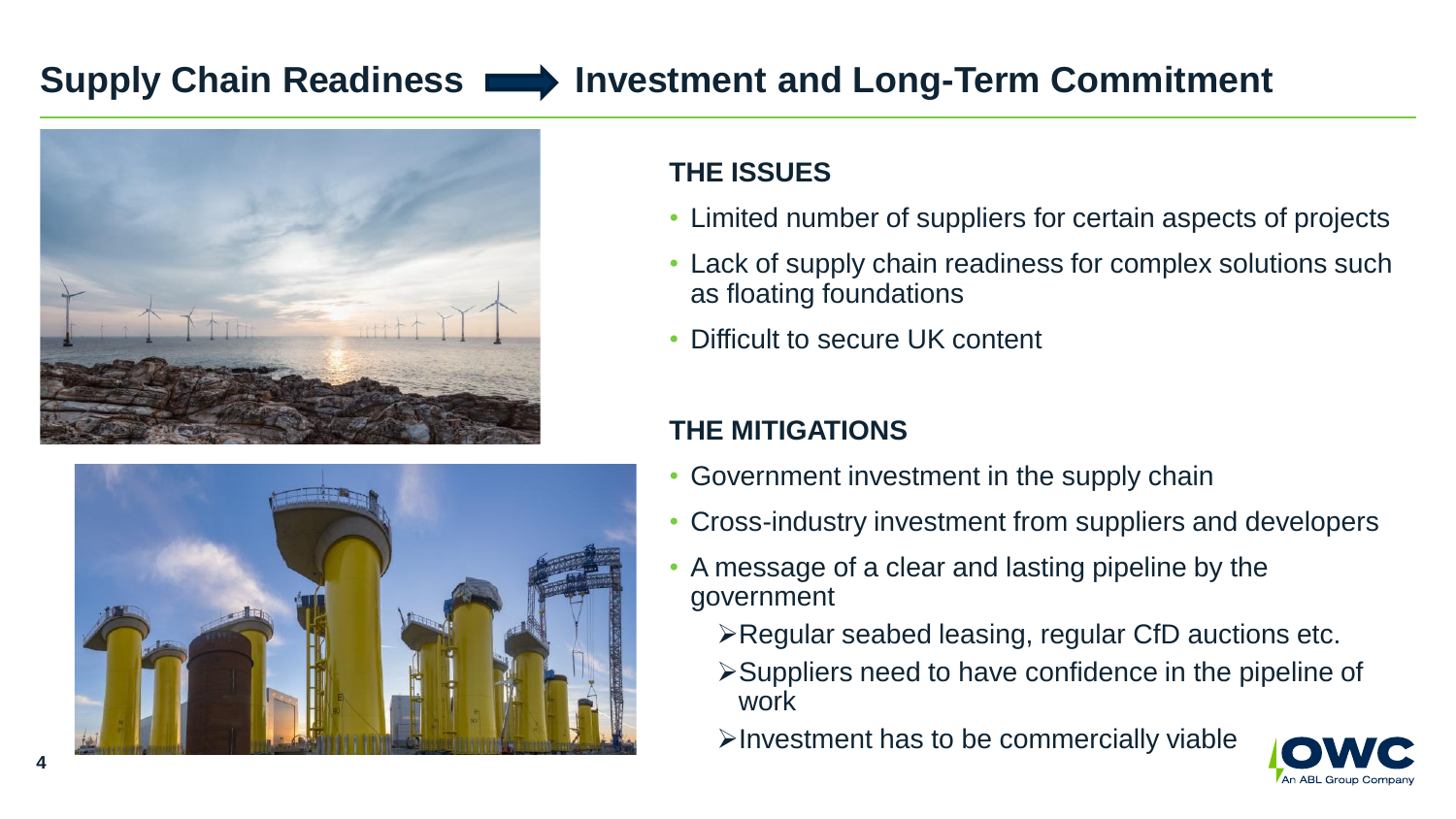# **Delivery Programmes Early Engagement and Partnering**

### **THE ISSUES**

- Projects are seeing increasingly compressed delivery programmes
- Puts further pressure on the supply chain to deliver

## **THE MITIGATIONS**

- Early engagement with the supply chain ➢Understand supply chain challenges ➢Build relationships early
- Consider partnering with suppliers
	- ➢Share risk with partners rather than pushing risk on to a supplier
	- ➢Could cost more however the risk of delayed project delivery may outweigh this







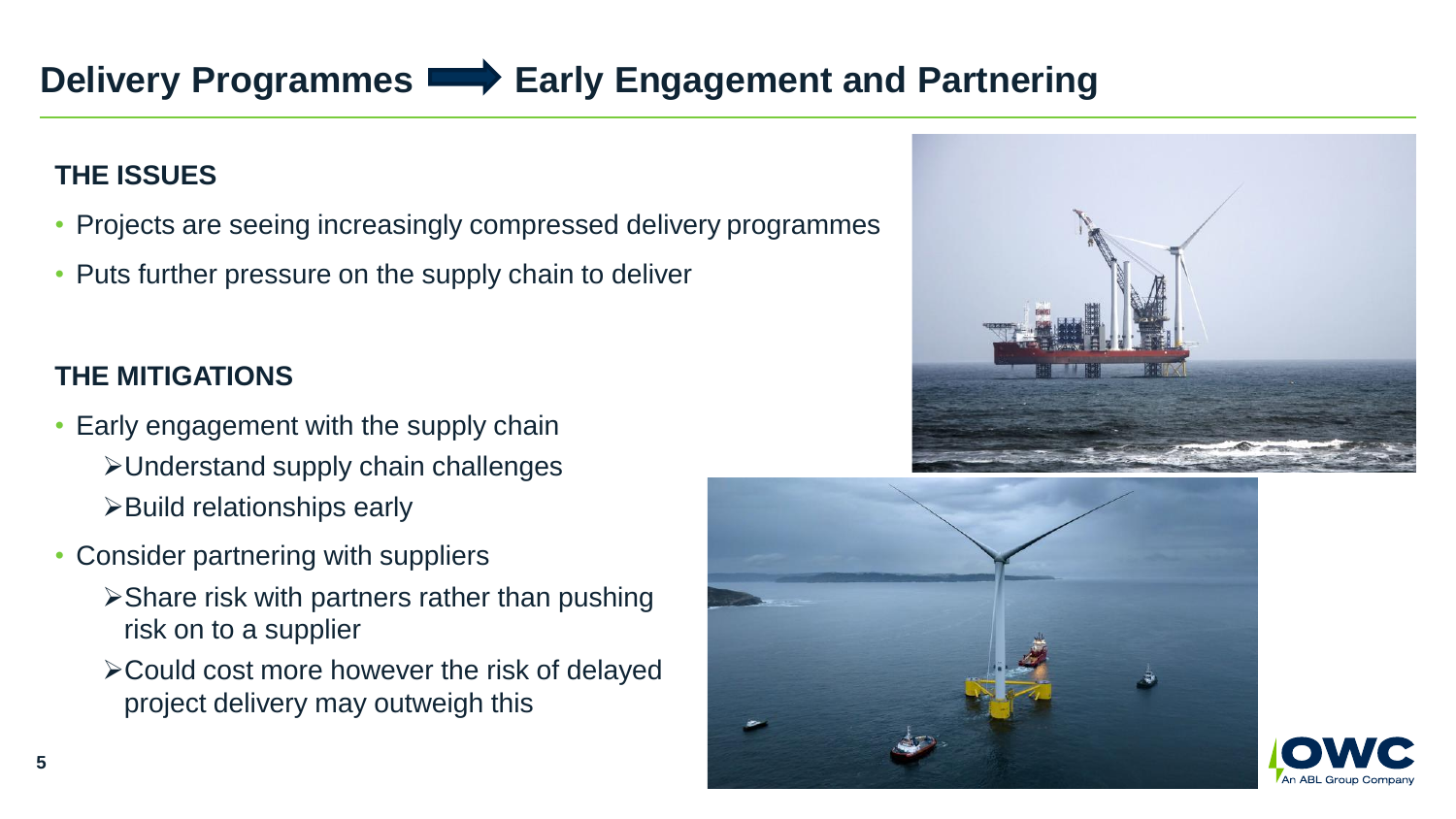### **THE ISSUES**

- Limiting options during the design phase in turn limits the supply chain
- Focusing solely on one foundation option closes off other potential suppliers that may have better availability for the project



#### **THE MITIGATIONS**

- Keep options open in early development while supply chain engagement is ongoing
- Invest time in understanding the challenges around fabrication, transportation and installation of various foundation concepts
- Assess which options are most feasible for the project requirements

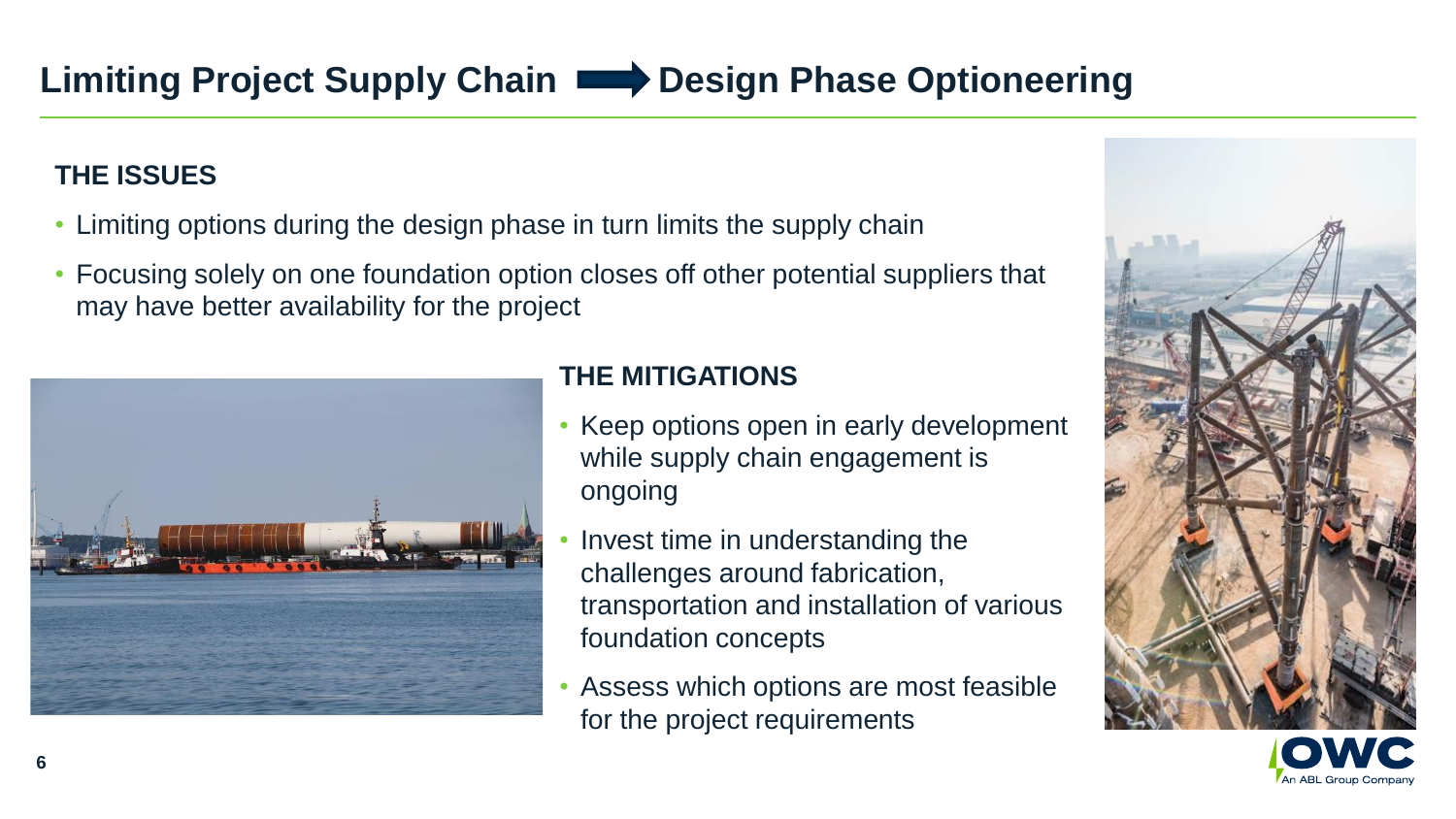## **Summary**

- Growth in offshore wind and complex projects are increasing the pressure on and already limited supply chain
	- ➢Rising costs and risk of delayed project delivery
- Solutions for projects:
	- ➢Cross-industry investment in the supply chain by government, supplier and developers
	- ➢Engage with potential supplier early or consider partnering
	- ➢Keep options open during the design phase to not
		- limit supply chain options





![](_page_6_Picture_10.jpeg)